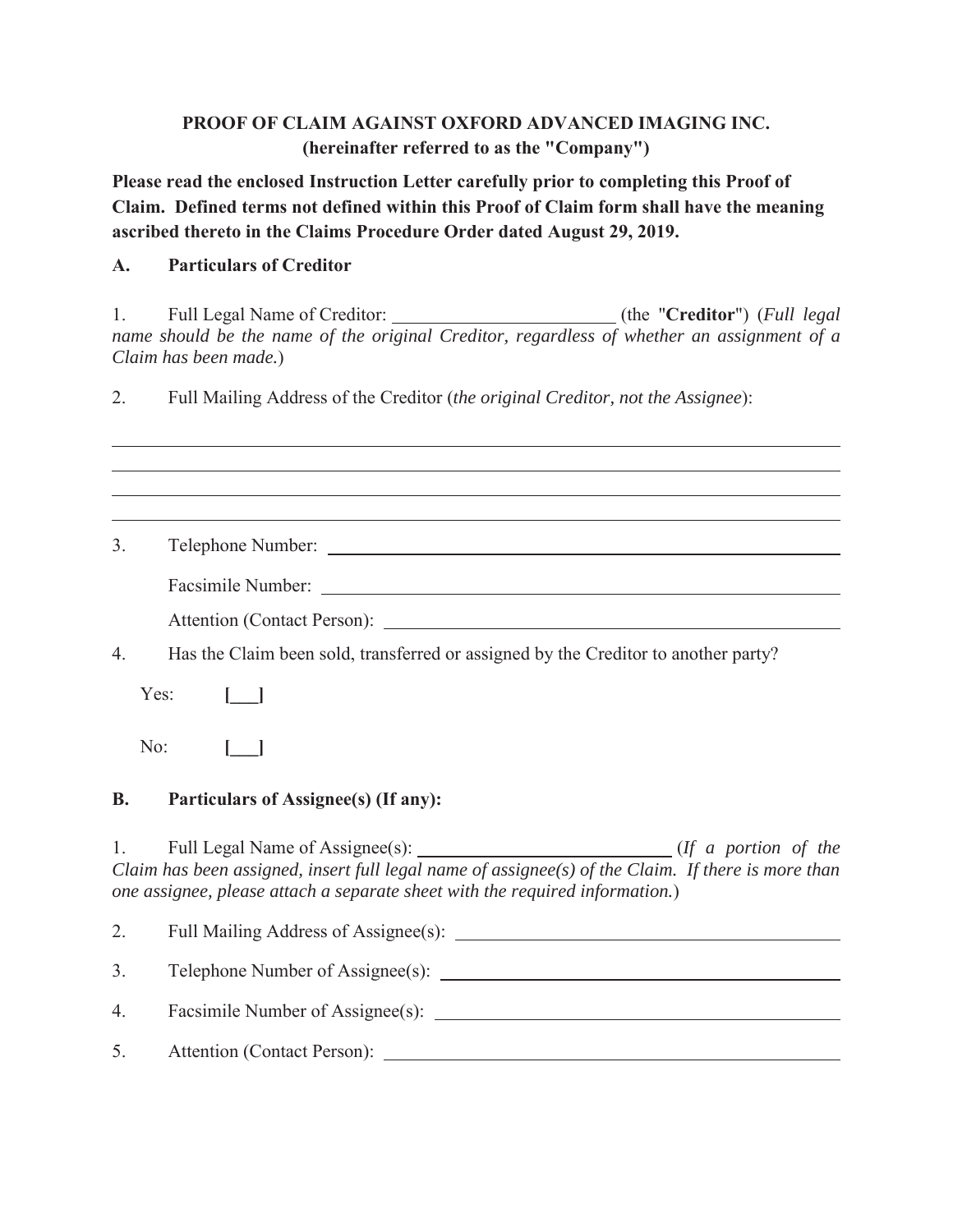### **C.** Proof of Claim:

, *name of individual Creditor or Representative of Corporate Creditor*), of  $(City, Province \ or \ State)$  do hereby certify:

 $(a)$  that I

**Fig. 1** am the Creditor; OR

| 1 am              |                              | (state position or |  |
|-------------------|------------------------------|--------------------|--|
| <i>title</i> ) of | (name of Corporate Creditor) |                    |  |

- (b) that I have knowledge of all the circumstances connected with the Claim referred to below;
- (c) the Creditor asserts its Claim against the Company;
- $(d)$  The amount of the Creditor's Claim is
	- $\sim$

## **D.** Particulars of Claim:

Other than as already set out herein, the particulars of the Claim is attached.

*(Provide full particulars of the Claim and supporting documentation, including amount, description of transaction(s) or agreement(s) giving rise to the Claim, name of any guarantor(s) which has guaranteed the Claim, particulars and copies of any security and amount of Claim allocated thereto, date and number of all invoices, particulars of all credits, discounts, etc. claimed.)*

### **E.** Filing of Claims:

The Sales Officer must receive this Proof of Claim before 5:00 p.m. (Toronto Time) on October 15, 2019 (the "Claims Bar Date").

# **FAILURE TO FILE YOUR PROOF OF CLAIM ON OR BEFORE THE CLAIMS BAR** DATE WILL RESULT IN YOUR CLAIM BEING BARRED AND EXTINGUISHED **FOREVER, AND YOU WILL BE PROHIBITED FROM MAKING OR ENFORCING A** CLAIM AGAINST THE COMPANY IN RESPECT OF SUCH CLAIM.